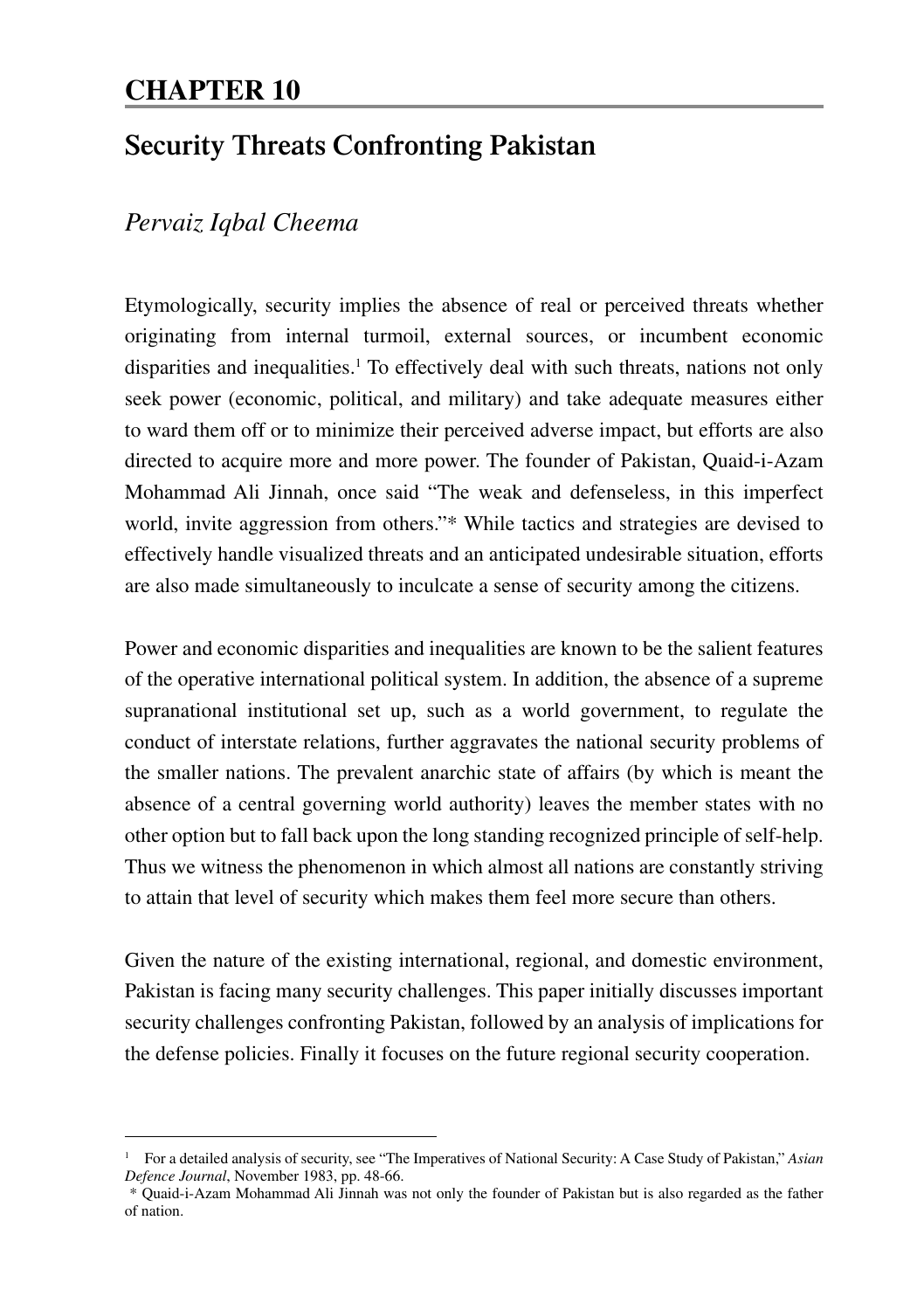# **Security Challenges**

To properly comprehend the security challenges, it would be appropriate to categorize these challenges into three groups; external, domestic, and those challenges that have linkage with both external as well as internal situation such as terrorism. A further grouping could be traditional and non traditional security threats.

# *External Challenges*

Pakistan has been facing external threats to its independence and territorial integrity right from its birth. Periodic domestic troubles/upheavals along with internal subversion further complicated the situation. Sandwiched between India and Afghanistan, Pakistan's security perceptions have been largely influenced by its state of relationships with India and Afghanistan. More specifically, the single largest source of security challenges has been with India. Today, Pakistan is confronted with a three-threat scenario—the perennial threat from India, Afghanistan, and the threat emanating from a changing domestic situation. Threats from India and Afghanistan make a formidable task for Pakistani security planners. The developments following 9/11 have further complicated the situation.

Since partition, India and Pakistan have fought three major wars (1948, 1965, and 1971), witnessed two large border clashes (Rann of Kutch in 1965, and Kargil in 1999) experienced three major crises (Brasstack in 1987, Kashmir in 1990, and troops confrontation in 2001-2), and had innumerable exchanges of fire along the LOC within 65 years of independent existence. Indeed it must be an unenviable record for any two neighbors, especially between two developing countries. Deep rooted suspicions, mutual distrust, and antagonism continue to bedevil Indo Pak relations even after the passage of 65 years of neighborhood. Despite the fact that economic and political developments in South Asia have reached a stage where one can begin to contemplate with hope and optimism the prospects of normal neighborly relationships, the conflicting notions of normalcy do not seem to have registered sufficient impact.

Undoubtedly, the Kashmir dispute has been and in many ways still continues to be, the main source of continued antagonism between the two countries. Since partition, the state of Kashmir has experienced violence and varied kinds of troubles. In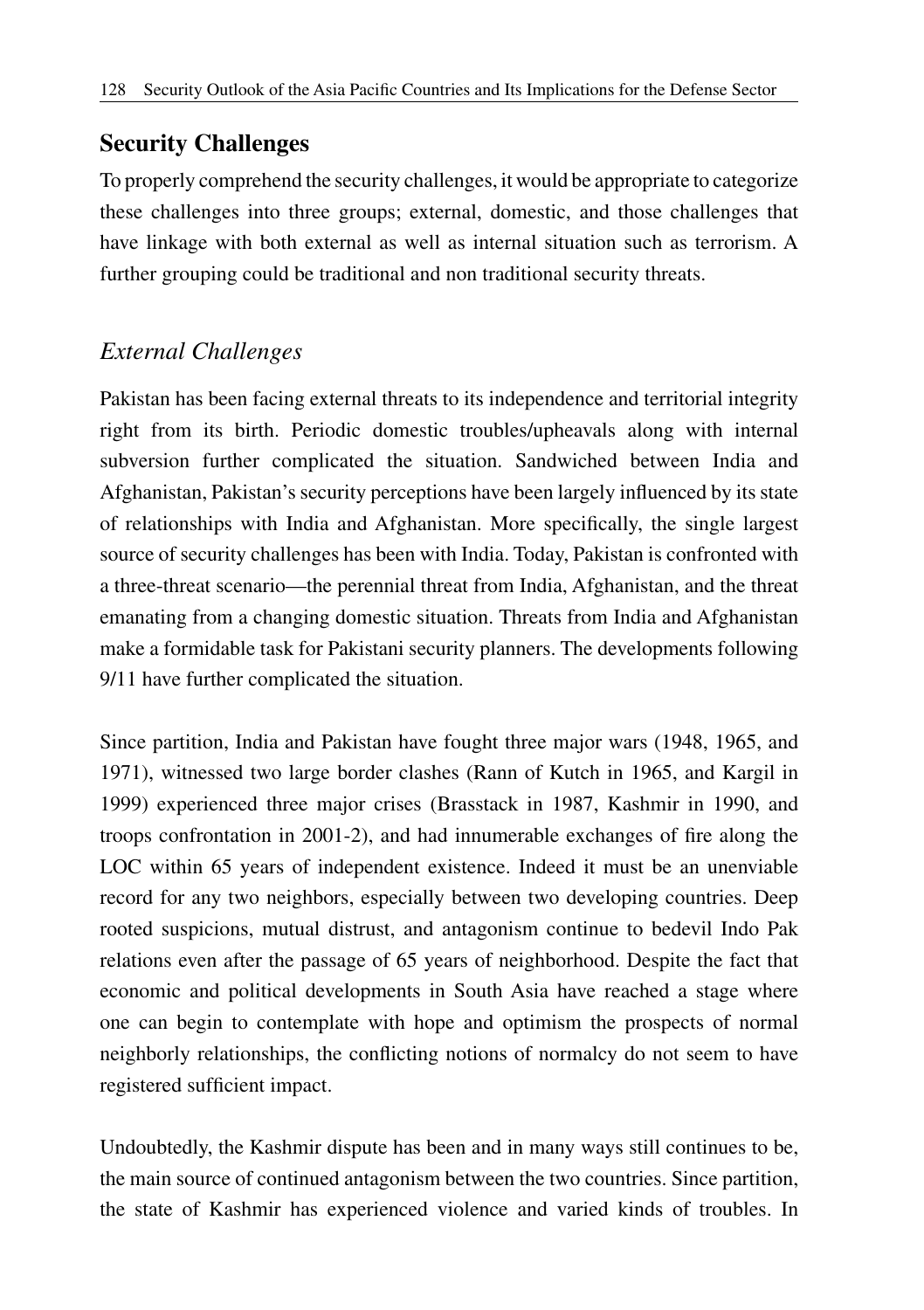addition, the people of Kashmir have been consistently striving and vociferously raising their voices for independence. The Indian interpretation of the situation in Kashmir is that troubles in Kashmir are primarily caused by Pakistani efforts. It refuses to acknowledge the existence of the Kashmiri people's freedom struggles as an indigenous movement. No movement for freedom can go on for such a long time unless the people involved are deeply committed to its successful conclusion. More than 100,000 Kashmir people have died along with countless injured and scared Kashmiris. The Indian government has consistently refused to read the writings on the wall, and has opted for a military approach to suppress the movement. In addition, Indian officials have also been asserting that the UN resolution is no longer valid and applicable, as the Kashmiri people have been regularly participating in the local state elections. Apart from the Kashmir dispute, Siachin, Sir Creek, and water related issues are also taking a huge chunk of goodwill.

Although the process of Indo-Pak normalization was initiated in 2004, and for four years meetings of various agreed baskets were regularly held, the Mumbai incident abruptly halted the process. The long delays in resuming the useful dialogue adversely impacted the process of desired neighborly normalcy. However, the dialogue has been recently resumed. It is the earnest hope of many South Asians that recently resumed dialogue would maintain a desired level of consistency.

The second major source of external threat emanates from the current developments in Afghanistan. The threat from Afghanistan did not acquire alarming proportion until the Soviets invaded Afghanistan in December 1979. Since then, Pakistan-Afghanistan relations have experienced many vicissitudes.<sup>2</sup> Post 9/11 developments further complicated the situation. For most Pakistanis, the experiences of the past have not always been very pleasant, and in case of Afghanistan, many times the unpleasant aspects took the front line. Invariably, something totally different was experienced than what was earnestly expressed by the rulers. There is no doubt that people of both Pakistan and Afghanistan have great regard for each other, but the policies are made by the ruling groups. The powerful elements within the incumbent Karazai cabinet are not just known to be extremely sympathetic to Pakistan's

<sup>2</sup> To comprehend the vicissitudes of Pakistan-Afghanistan relations, see Pervaiz Iqbal Cheema, "Pakistan-Afghanistan Relations," *South Asian Journal*, No.13, July-September 2006, pp. 96-113.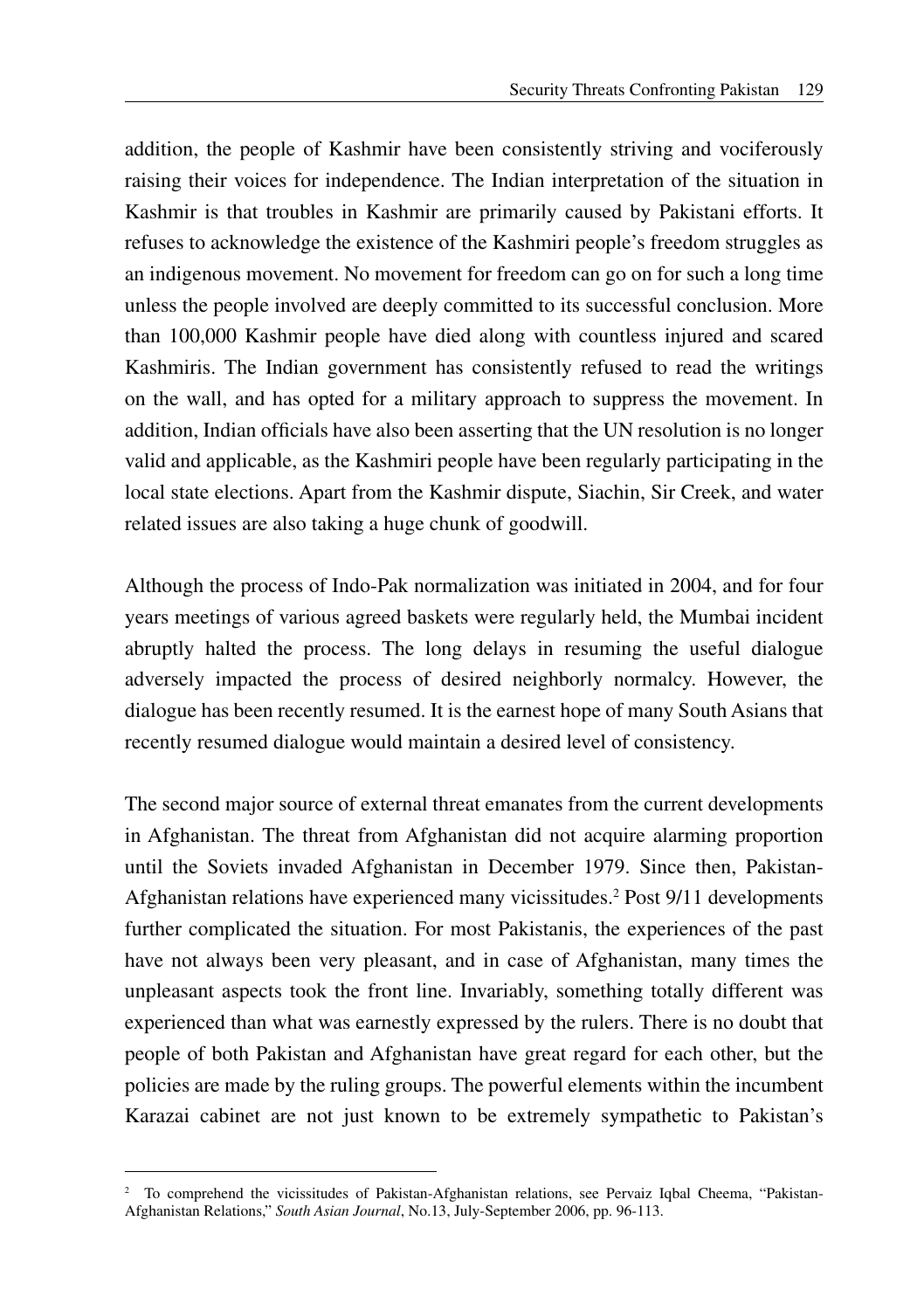eastern neighbor, but appear to take some kind of pleasure in making Pakistan uncomfortable. It is difficult to prove whether such pursuits are undertaken at the behest of their external patrons, are the product of their own well disguised dislike for Pakistan and Pakistanis, or pushed ahead because of the vested interests. Such elements who appeared to take pride in advancing someone else's agenda need to be controlled and made more nationalistic.

It is true in strategic terms that in view of Afghanistan's internal problems (including the ongoing civil war) and the relative military inferiority, it cannot pose a serious threat to Pakistan's security. But the danger of possible fall out from Afghanistan's political instability into the neighboring provinces of Pakistan cannot be overlooked. The provinces of Kyber-Paktoonkhawa, FATA (Federally Administered Tribal Areas), and Baluchistan are extremely prone to such an eventuality, primarily because of the existence of dissident elements. There exists sufficient evidence to support the contention that these subversive movements were and continue to be actively encouraged and materially supported by outsiders using the land of Afghanistan. During his recent confirmation hearings for Secretary of Defense, Senator Chuck Hagel remarked that India has over the years financed problems for Pakistan from Afghanistan.3

Pakistan's Afghan dilemma appears to be more complex than it needs to be. Basically, this revolves around the policy pursuits of the incumbent Afghan government. Six issues have been impacting Pakistan-Afghanistan relations rather consistently since the emergence of Pakistan as an independent country, and each of them has taken some toll on the Pak-Afghan reservoir of goodwill. These issues include unbridled rumors regarding the Taliban's linkages with Pakistan and their periodic adventurism, the status of the Durand Line, Indo-Afghan relations, the landlocked nature of Afghanistan, the presence of foreign forces (including American and NATO forces), and the undesired critical speeches of the Afghan leaders unnecessarily vilifying Pakistan. Each of these issues has been periodically making adverse contributions.

Soon after the tragic events of 9/11, the Americans invaded Afghanistan and further messed up the already chaotic and complicated situation in Afghanistan. If

<sup>3</sup> *See Dawn*, February 27, 2013.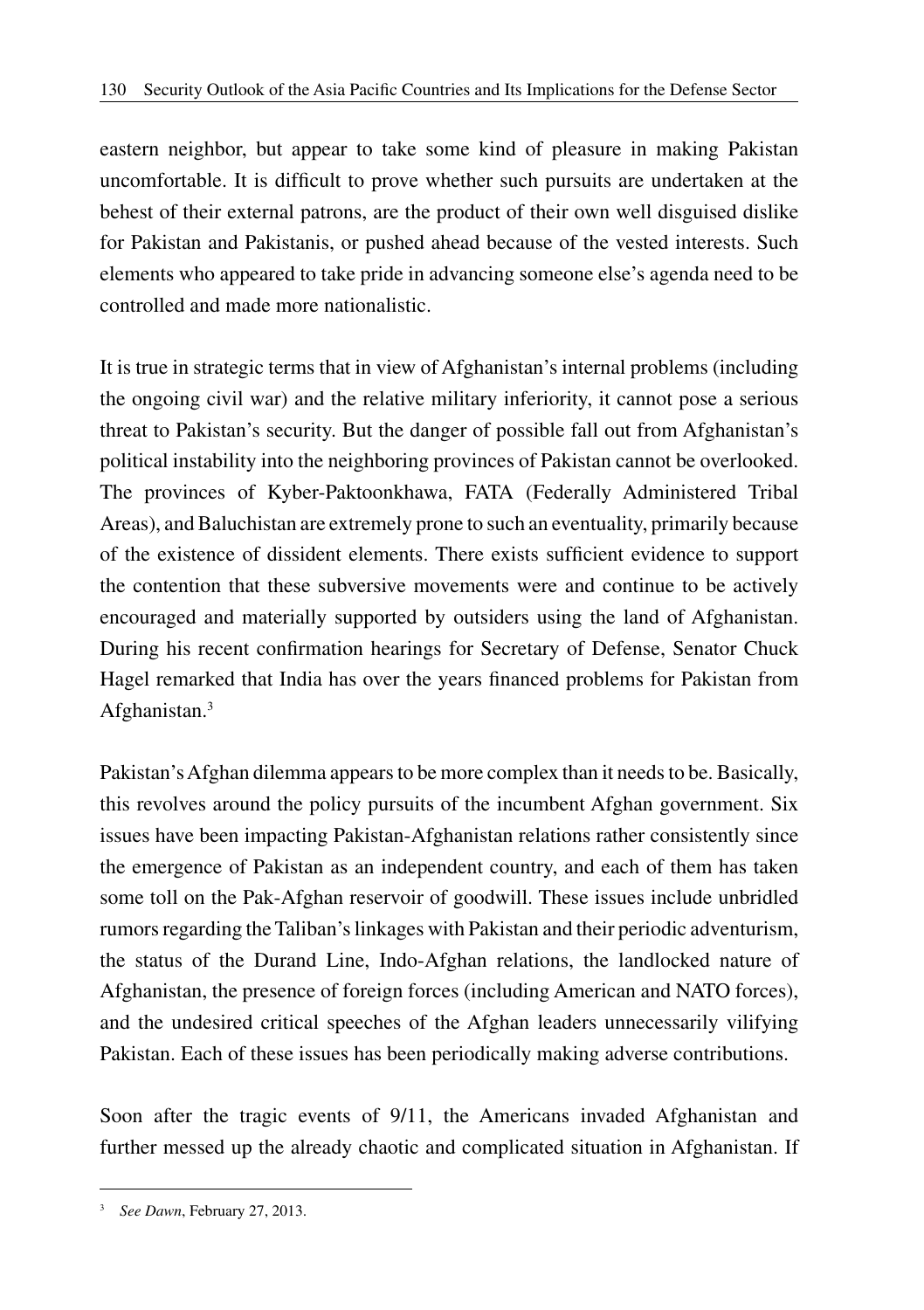the Afghan mess is to be sorted out, then both the Afghan and Americans need to do much more then what they have done so far. The Afghans need to check and minimize corruption if they are unable to eliminate it altogether to reduce fairly heavy dependency upon the drug barons, transform its drug based economy, accelerate work on the developmental projects which could improve the job situation, introduce and undertake effective measures in order to improve law and order situation, improve techniques of police training, initiate and embark upon political approaches, expand and accelerate the training program for its army, avoid undiplomatic and irresponsible speeches and statements, and cooperate with Pakistan in order to jointly work towards the attainment of peace and stability in Afghanistan etc.

For Pakistan, Afghanistan's peace, stability, and territorial integrity is extremely desirable for a number of reasons. Therefore, Pakistan's policy towards Afghanistan will continue to make extra efforts with a view to a stable and peaceful next door neighbor. Not only is Afghanistan a neighbor, but it houses a substantive Pashtun population and has age old trading relations with Pakistan. In addition, the desired gas from Turkmenistan can only be procured once the situation in Afghanistan stabilizes. The turmoil in Afghanistan has not only blocked Pakistan's access to Central Asian States and adversely impacted upon Pakistan's potential as an energy and trade corridor, but has also seriously effected stability in FATA. Besides, the danger of anticipated instability and the likely outbreak of fighting within Afghanistan in the post NATO/ISAF (International Security Assistance Force) drawdown are continuously on the rise. Indeed, Pakistan cannot afford to see Afghanistan becoming a haven for anti-Pakistan forces. In fact Pakistan also supports long term international assistance to Afghanistan in order to secure a viable economic system.

#### *Internal Security Challenges*

The third major source of concern revolves around domestic challenges. Internal security occupies a pivotal position in any country's national security policy. Not only is Pakistan confronted with many internal threats and challenges to its physical security, but also to its citizens. Among the domestic sources of concerns that had almost continuously impacted Pakistani society, there are issues relating to governance, political instability, sluggish economy, energy and water crises,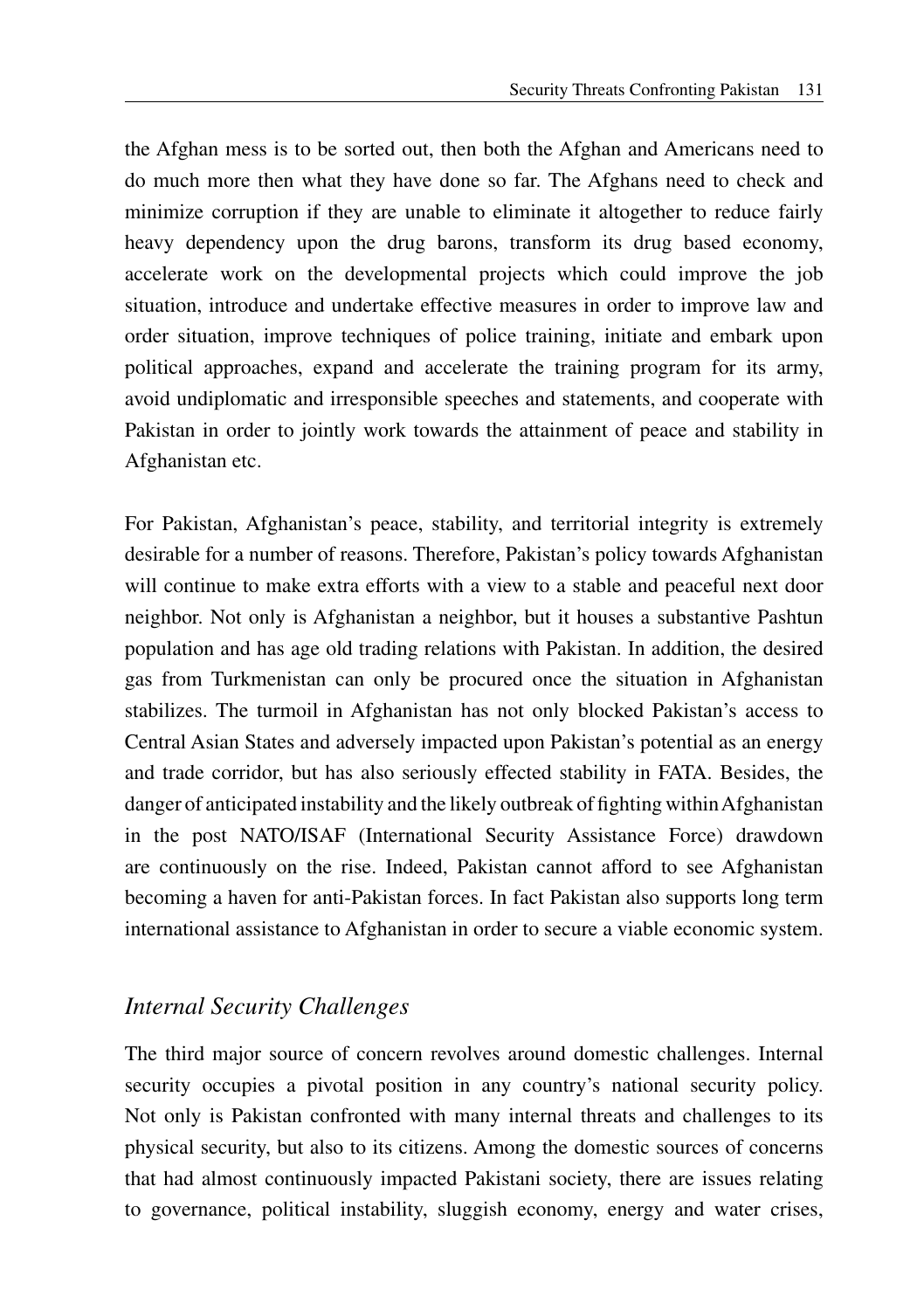ethnicity, extremism, and terrorism etc.

Generally, Pakistan has experienced a severe economic downturn, though in the past couple of years it has begun to improve. Not only does economic security imply a desired level of capability to build a strong economy, but it also entails the "resilience to withstand the impact of financial shocks, and ability to cope and adopt to the dynamic forces of globalization in the international context, and finally it is the ability to translate the achievements in social welfare in the domestic context."4

Not only did growth rate stagnate and inflation continue to stay in double digits during last few years, but also not much industrial investment was witnessed, and unemployment continued to grow. Gas and electricity shortages further complicated the situation. In spite of having huge-hydro-power potential and proven coal deposits, Pakistan has been facing and continues to experience energy shortages. However, one should stress that the government is trying hard to increase power generations. In order to meet both the industrial as well as public demands for power and gas, efforts are directed to intensify exploration within the country, as well as to secure gas from external sources.

According to the Economic Survey of Pakistan 2011-12, the current GDP growth rate is 3.7%, inflation 10.8%, unemployment 6% and population growth rate is  $2.0\%$ .<sup>5</sup> Not only has tax collection registered increases, but both the public and external debt have also increased.<sup>6</sup> Pakistan has installed capacity of 20,000MW, but has been unable to exploit the full potential of the existing capacity. While energy supplies have registered marginal increase, the future prospects seem bright with the accelerated work on 969 Neelum-Jhelum, 1410 MW Tarbela 4 extension, 7100 MW Bunji, 430 MW Dasu, 740 MW Munda Dam, and 4500 MW Diamer Dam.7 In addition, the Iran-Pakistan pipeline has been officially inaugurated, which is likely to improve the situation once the pipeline is completed and the gas begins to come to Pakistan.

<sup>4</sup> See Lieutenant Colonel Jamal Abdul Nasir, *Pakistan's Security Challenges: The Increased Importance of the Domestic Imperatives*, A thesis submitted to Cranfied University (UK), 2006, pp.40-41.

<sup>5</sup> See *Highlights of Pakistan Economic Survey 2011-12*, Economic Adviser's Wing, Finance Division, Government of Pakistan, Islamabad, pp. 1-18.

<sup>6</sup> Ibid

<sup>7</sup> Ibid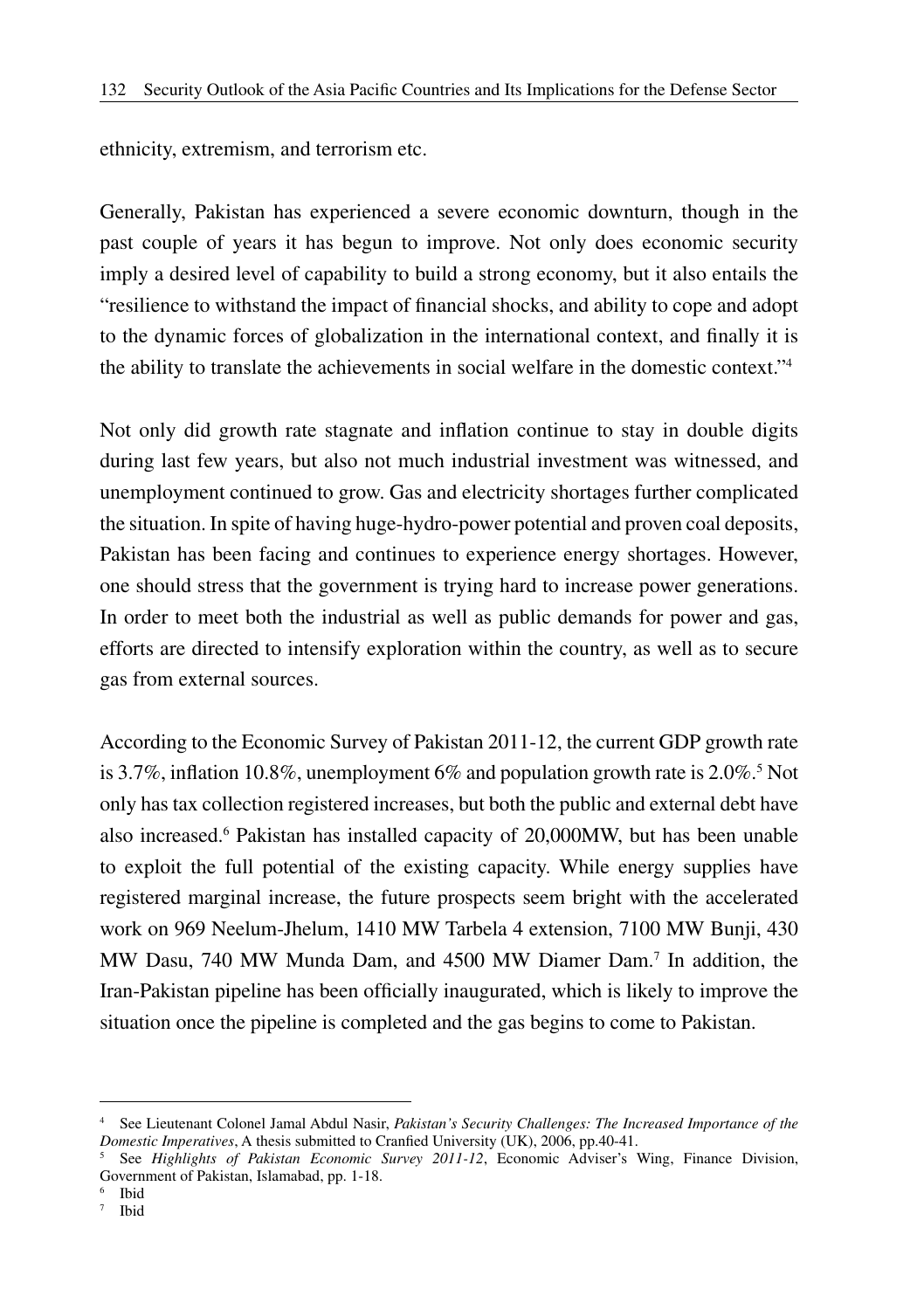Weak governance along with a complex law and order situation not only deters investors (both local and foreigners), but it continues to pose a major challenge in terms of a desired pace of economic development. The extremist groups tend to thrive upon a situation where the state is unable to meet the aspirations of the people. The situation in Karachi, parts of Baluchistan, and FATA is still far from a satisfactory level. While the Karachi situation is indeed the product of multiple factors including ethnic and sectarian violence, terrorists' infiltration, and the resurgence of gang warfare along with target killings, the Baluchistan situation is also the result of many factors such as grievances over economic exploitation, underdevelopment, perceived unfair use of provincial resources, the quest for political power, and covert external intervention. Estranged local groups are exploited by the foreign players. In FATA, unnecessarily delayed socio-economic development coupled with state's inability to pursue gradual integration of the area provided opportunities to interested outsiders to exploit the situation.

It is often stated that part of the difficulties were inherited, and part are the product of transition from an authoritarian regime to a democratic polity. However, things have begun to improve. Not only is the economy showing signs of improvement, but the democratic polity is also improving. A weak economy is bound to have an adverse impact upon the allocation of resources to the defense sector.

### *Terrorism*

The fourth most important source of security challenges is terrorism and the ongoing war on terrorism. Since there is no consensus definition, different people and states have interpreted terrorism within the context of their own experiences and requirements. Terrorism connotes different meaning to different people. To the American officials, it may mean the use of violence against Americans by extremists. To the Indians, it may mean Pakistan sponsored infiltration of terrorists into the Indian Held Kashmir (IHK). To the Israelis, it may mean suicide attacks by the Palestinians. To the Pakistanis, it may mean the brutalities and excesses committed by the Indian security forces against the Kashmiri people in the IHK, the engineering of anti-Muslim riots, communal killings of Muslims in which the state machinery is directly or indirectly involved, the undesired terrorist activities of trained foreign agents in Pakistan, and the patronization and encouragement of local estranged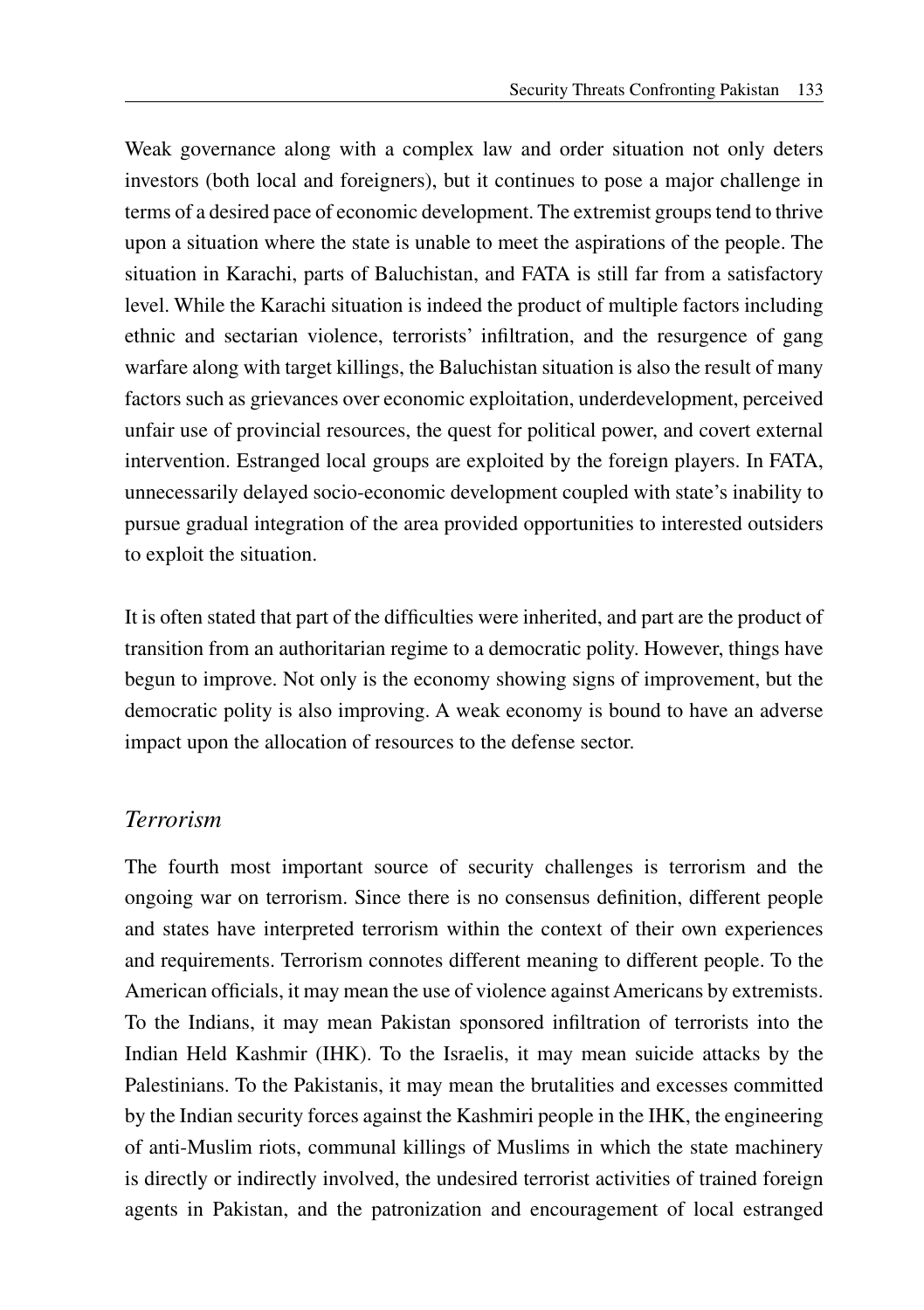elements by providing monetary and material support.8

No country has suffered as much as Pakistan in terms of both human lives as well as material damage. Pakistan's engagement in the war on terror has cost her more than 6,700 lives of armed forces personnel, along with more than 15,000 soldiers wounded, and a civilian death count higher than 37,000.<sup>9</sup> In terms of material damage to Pakistan, it is generally referred to as more than \$78 billion.<sup>10</sup>

It has become somewhat fashionable for both the Afghan government and its American supporters in Afghanistan to put the blame on Pakistan for all their own inabilities and inadequacies. One does not have to repeat that the Kabul regime's rights do effectively extend beyond Kabul and some areas in the north of Afghanistan, whereas the ISAF/NATIO troops have not yet demonstrated any marked success in their pursuits either. Each time they experience a failure, they tend to assert that Pakistan has to do more. What is even more ludicrous is that their failure of actions in areas which are far away from Pakistani borders are also almost regularly attributed to Pakistan's inadequacies.

One frequently leveled charge against Pakistan is that the Taliban are using Pakistani territory for launching attacks on ISAF/NATO forces. It cannot be denied that there may be some sympathizers of the Taliban within the Pakistani Pashtun belt. It needs to be stressed here that the sympathies intensified when the Americans imposed an Afghan minority government in Afghanistan, without giving due representations to the majority section of Afghan society. Besides, the indiscriminate bombing, more specifically drones attacks especially in FATA, are causing lot of collateral damage which has further invoked strong critical responses among the sympathizers.

<sup>&</sup>lt;sup>8</sup> For a detailed discussion, see Pervaiz Iqbal Cheema, "Analyzing State Terrorism and Individual Terrorism," Kaniz Yusuf ed., *Unipolar World & The Muslim States* (Islamabad: Pakistan Forum, 2004), pp. 114-138.

<sup>9</sup> Address of Pakistan's High Commissioner in Australia Mr. Abdul Abdullah Malik at RUSI of Australia entitled "Pakistan's Perception on War on Terror,"

http:www.rusi.org.au/documents/original/1346121523\_ACT-201208\_08\_Malik\_Pakistan.pdf retrieved on January 7, 2013.

 $10$  Ibid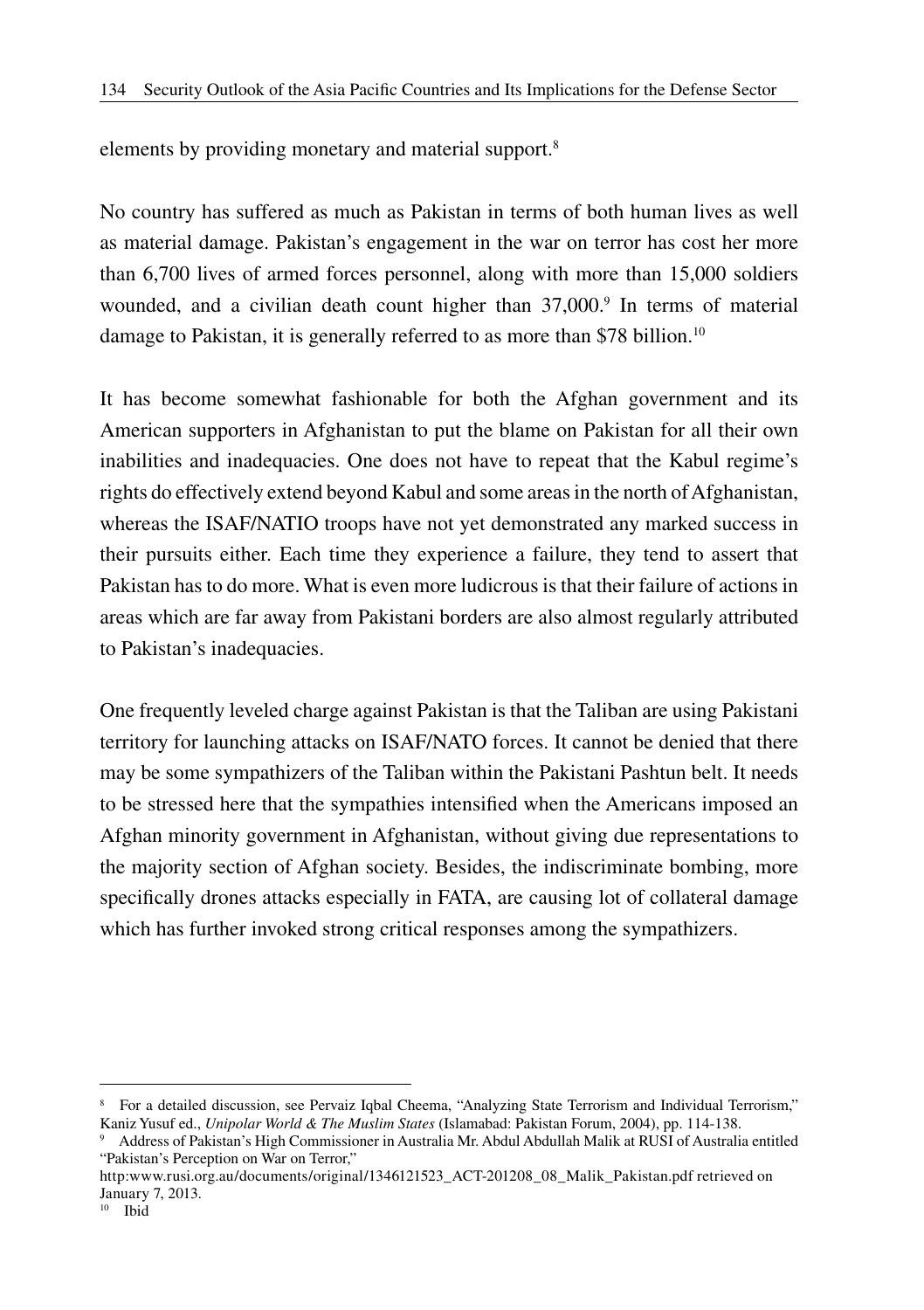# **Implications for Country's Defense**

All the above mentioned challenges have direct linkage and implications for the country's defense policy in general, and more specifically with the defense sector in particular. To begin with India, one needs not to go into details. The main threat to Pakistan has always been perceived to be emanating from India. A large number of forces are stationed close to Pakistan's eastern border, and Line of Control (LOC). Border violations and exchange of fire across the LOC takes place on an almost regular basis. The most recent violation took place on January 6, 2013 when Indian troops crossed the LOC and raided the Sawan Patra check post in the Haji Pir sector.11 The last 65 years of hostility has ensured that the border with India, including the LOC, cannot be ignored. Besides, India's recently framed Cold Start doctrine forced the Pakistani defense planners to make adequate preparations to cater for a perceived invasion. It is generally believed that Indian divisions are waiting just across the border to roll in once Pakistan's internal situation sufficiently deteriorates.

Since India has done impressively well in the economic sector, and views itself to be one of the major players in international politics, consequently it is spending massive amounts of hard currency in beefing up its armed forces. This in turn puts pressure on Pakistan to allocate more resources on its defense from its limited resources. While India is spending more than \$31 billion, Pakistan cannot afford to go much beyond \$5 billion.12 Perhaps the dangerous development generating apprehensions is that since Pakistan cannot beef up its conventional armed forces to secure a minimum security level, it may become heavily dependent upon its nuclear capability. This increasing gap in defense forces and equipment continuously puts pressures on Pakistan defense planners. Indeed, more allocation to the defense sector implies that other sectors would get less than their desired allocation of resources.

As far as Afghanistan is concerned, Pakistan has already deployed 147,600 troops on its Afghan border, and has manned 2,106 check posts along the 2,611 km long border.13 Sandwiched between Afghanistan and India, Pakistan is forced to deploy a

<sup>11</sup> *Dawn*, January 7, 2013.

<sup>&</sup>lt;sup>12</sup> While IISS mentions Indian Defense budget around \$32billlion, there are reports mentioning much more. See *Military Balance*, Vol.112, Issue No.1 (London: Routledge, 2012).

<sup>&</sup>lt;sup>13</sup> See "Pakistan's Perception on the War on terror," p. 2.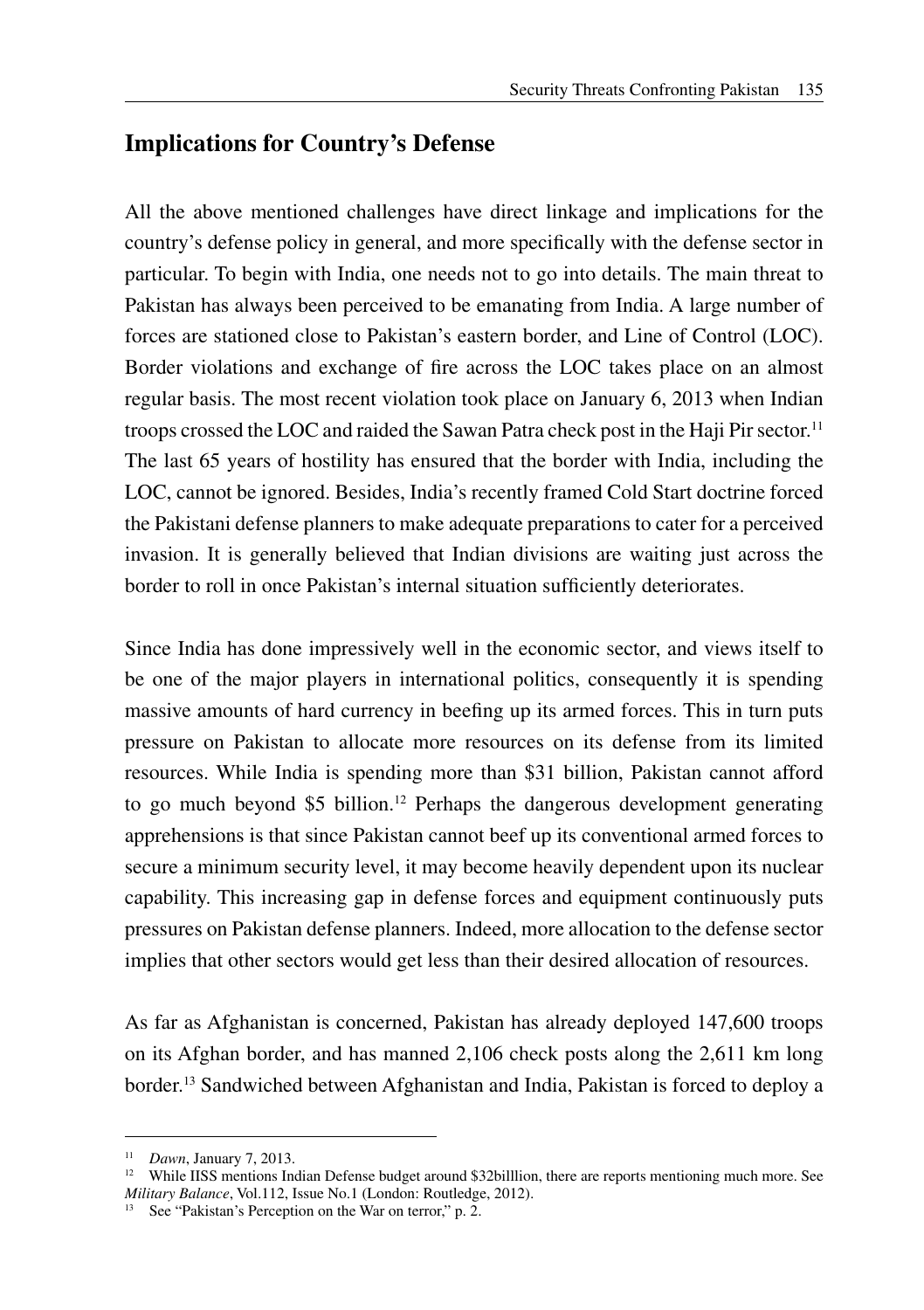large chunk of its forces. Not only has Pakistan paid a massive cost both in terms of manpower and materially, it is still experiencing blow back effects for its participation in the war on terror. Not only are a large chunk of its forces deployed on its western border which indeed is incurring huge costs, but armed revolt and insurgency broke out in FATA resulting in the rise of TTP (Tehrik Taliban Pakistan). In consequence, not only did "Jihadi culture flourished and informal violence galvanized," but also massive developmental losses and "severe damage to socio-economic infrastructure," happened as a result.<sup>14</sup> Thus, the overall security situation deteriorated. In addition, Pakistan's allies continuously harped upon the mantra that Pakistan should do more, and frequently withheld and delayed the release of CSF (coalition support fund). They also periodically issued travel advisories which effectively deterred foreign investors without according due considerations to Pakistan's known constraints, such as Pashtuns living on both sides of the Durand Line sharing the commonality of religion and code of ethics called Pukhtoonwali.15 It needs to be mentioned here that more than four million Afghan refugees took shelter in Pakistan after the Soviet invasion of Afghanistan in 1979, and continued to live in Pakistan even after the Soviets departed from Afghanistan. Even today, there are more than two million Afghan refugees in Pakistan.

Undoubtedly, American insensitivities have further facilitated the already existing anti-American feelings. Many sections of Pakistani society began to stress the early but orderly departure of the Americans from Afghanistan. The major motivational factor that brought the Americans into the area was to eliminate Al Qaeda and its associates. Having killed Osma bi Laden and effectively weakened Al Qaeda, Americans are continuing to operate drone attacks on Pakistani territory which have killed many innocent civilians.

Since the beginning of the war on terror, and Pakistan's participation in the collective effort to control the spread of terrorism, Pakistan is perhaps the only country which has paid an enormous cost. Not only have its forces been deployed in numbers, but it has also seen the spread of terrorist activities all over the country, and experienced and still continues to experience, the undesired effects of terrorism.

<sup>14</sup> Ibid, p. 4.

 $15$  Ibid, pp 3-4.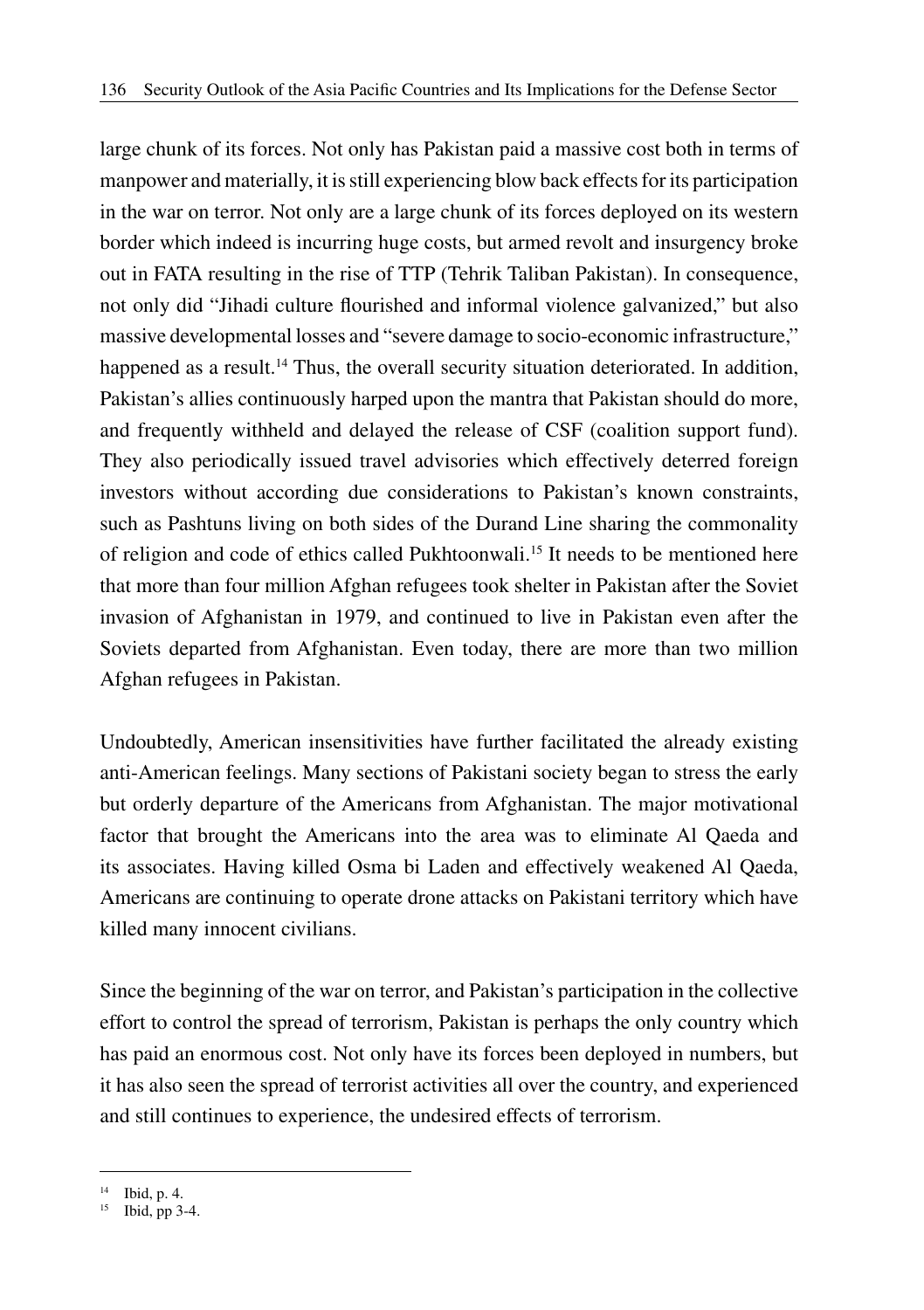Pakistan's efforts to curb terrorism pre-date the September 11 attacks, and in this regard the Government of Pakistan has undertaken several political, legislative, and administrative measures. The turmoil in Afghanistan, Iraq, and Palestine, as well as the American drone attacks has been continuously providing fuel to terrorism. However, Pakistan has undertaken many constructive measures in order to curb terrorism. Some of these measures are listed below:

- 1. Cooperating with the UN
- 2. Employment of Pakistani troops though troop usage in FATA is indeed selective
- 3. Apprehension and Killing of Al-Qaeda Terrorists
- 4. Rooting out Foreign Militants
- 5. Sharing of Vital Intelligence
- 6. Banning of Religious Organizations
- 7. Instituting Madrassa reforms
- 8. Ban on Hate Literature
- 9. Syllabus Reform
- 10. Setting up of Tripartite Commission
- 11. Proposal for Fencing and Mining of Borders
- 12. Anti-Terrorist Pacts and Extradition Treaties
- 13. Promoting Islamic Renaissance
- 14. Active member of International Coalition to combat terrorism

The third major challenge and perhaps the main challenge confronting Pakistan emanates from internal sources. The existence of an external threat along with the war on terror has complicated the law and order situation in Pakistan. Not only are paramilitary forces regularly called to assist the agencies entrusted with the task of maintaining the law and order situation, but the armed forces have to deal effectively with developments on both eastern as well as western borders. While prophets of doom have been predicting economic collapse and political chaos, neither development is likely to take place. Not only are most state institutions working, but the nation is looking forward to the holding of elections soon. Preelection statements and media often create the impression that things are going to get out of hand.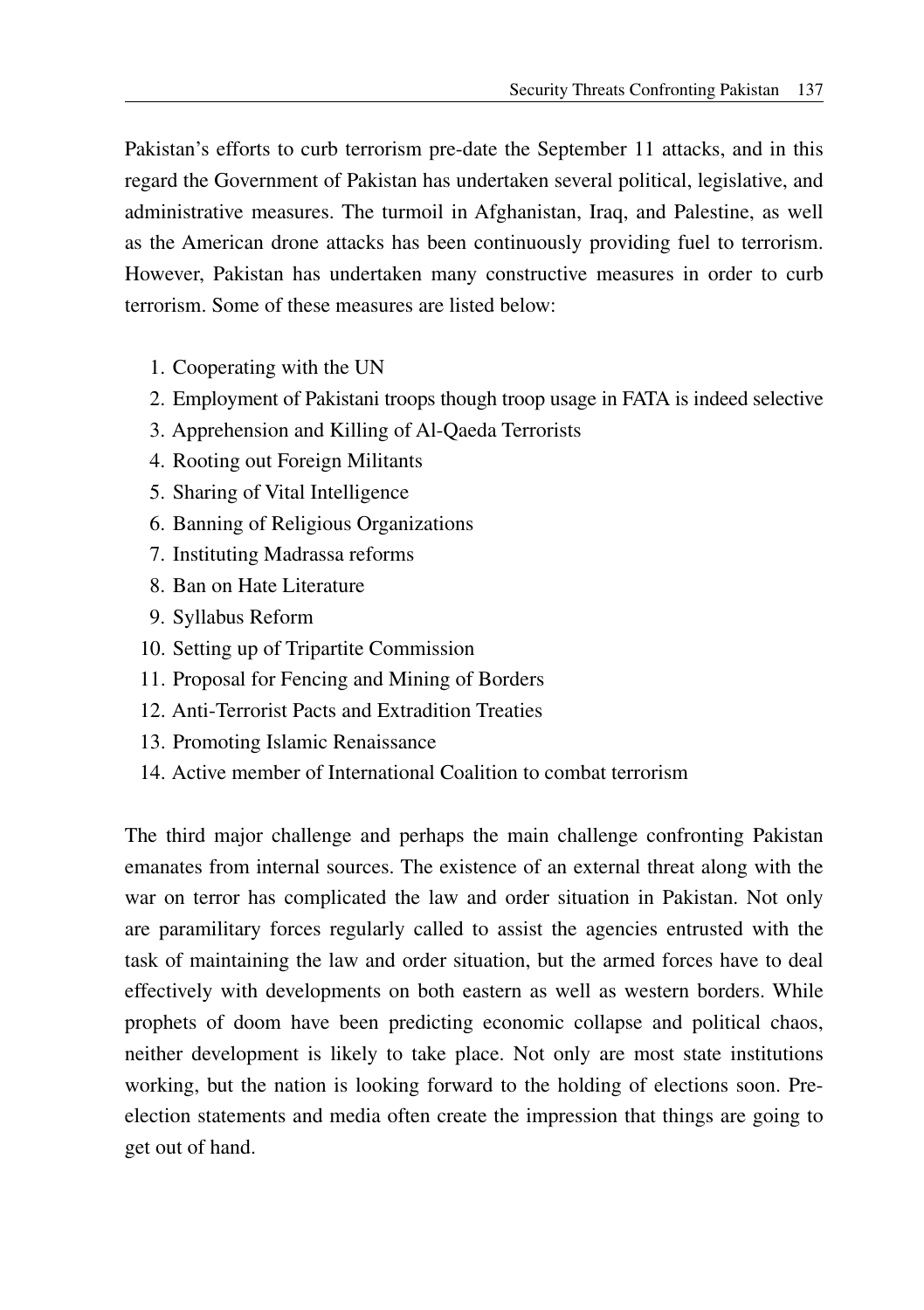## **Prospects for Regional Security Cooperation**

The future of peace in South Asia rests heavily upon the Indo-Pak equation. Jointly, they can shoulder the responsibility of ensuring security, stability, and accelerated economic development of the region. Persistence in adversarial pursuits can continue to damage the collective interest of the region. For years, India and Pakistan concentrated on strengthening their defenses against each other. Admittedly, during the initial stages, problems emanating from the hasty surgical partition of the Indian subcontinent compelled them to adopt a hostile pasture. However, almost 65 years of past experience indicates that a continuation of the antagonism can only result in further violence and destruction.

Cognizant of ground realities and acutely conscious of the futility of perennial conflicts, the current prime ministers of both India and Pakistan have repeatedly expressed their earnest desire for an improved atmosphere conducive to the resolution of outstanding disputes. The positive developments that have generated optimism and are raising hopes regarding the possibilities of an improvised atmosphere include, "continuous realization that military approach is unlikely to pay desired level of dividends,"16 a more positive approach of the recent leadership in both countries, a changed international climate following the death of the cold war and linked developments, the emerging ascendancy of the economic imperatives, the advent and the establishment of a vast network of the confidence building measure(CBMs), the role of SAARC, and the incumbent peace process.

It needs to be mentioned here that many factors that continuously impede the process and effectively reduce the pace of peace process exist. Among these factors are the ongoing Kashmir dispute, the water issue, alleged cross border infiltrations, adverse domestic developments, and the presence of outsiders.

While the process of normalization was actually initiated at the Simla Summit of Indo-Pak leaders, it acquired concrete shape following the successful conclusion of the 12th SAARC Summit in 2004. For four years it worked smoothly though it was slow, but then the Mumbai tragedy took place and the process was stopped

<sup>&</sup>lt;sup>16</sup> For details, see Pervaiz Iqbal Cheema, "Indo-Pak Relations: Thaw or Further Turmoil," Tomislav Delinic and Nischal N. Pandey eds., *Towards a more Cooperative South Asia* (Kathmandu, Nepal: Centre for South Asian Studies and Konrad Adenauer Stiftung, 2012), pp. 86-97.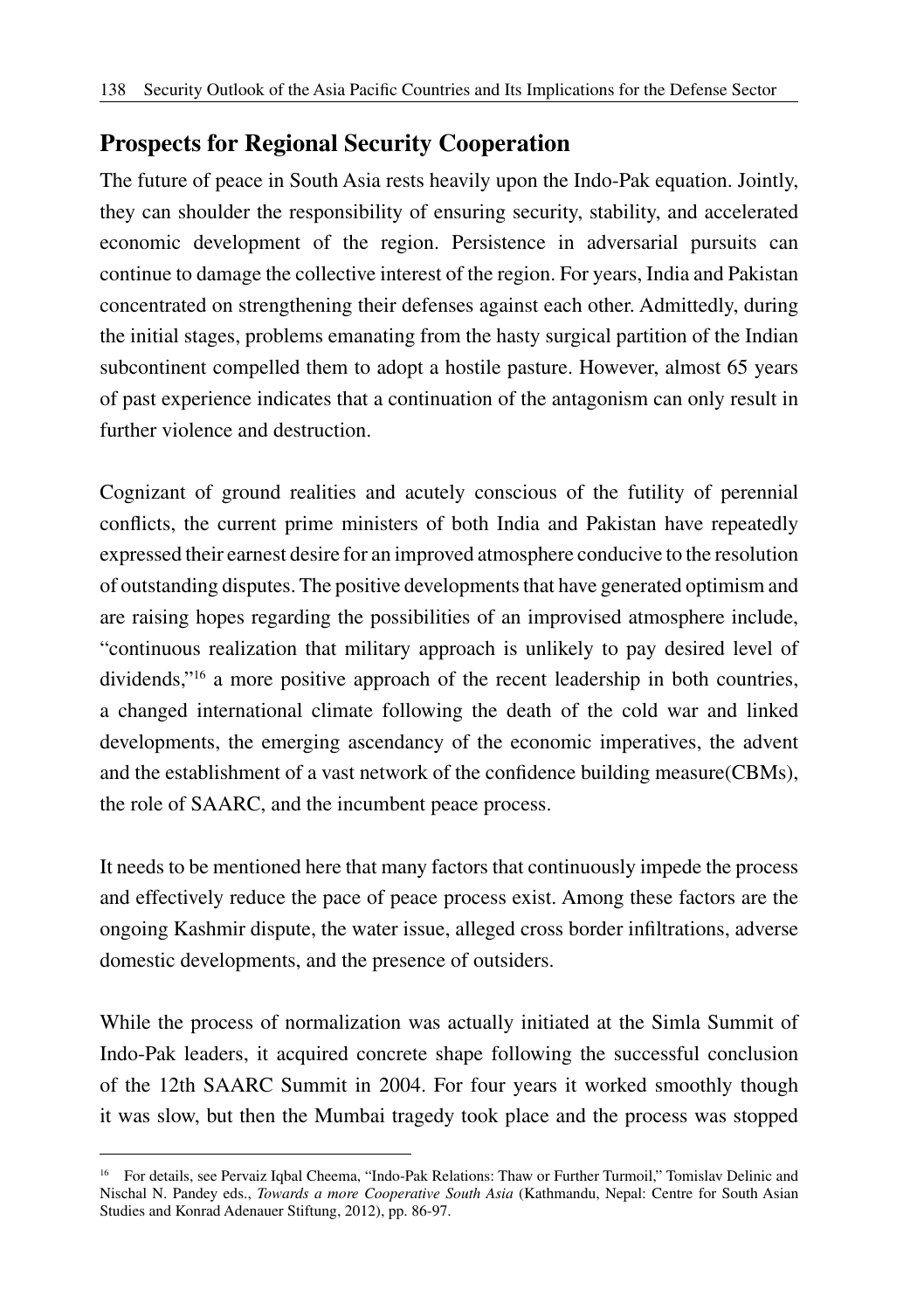for several years. Recently it has restarted again and the official level talks were resumed.

Theoretically and logically, future prospects should be bright. The current atmosphere indicates that both nations are desirous of not only improved relationships, but appear to be fully cognizant of the need to improve interactions in a comprehensive sense. There are encouraging signs that New Delhi has reconciled with its own hiccups, and may eventually decide to join the gas pipeline project with Pakistan and Iran. India had previously linked it with a demand for MFN status and trade rights to Afghanistan in lieu of its participation in the project. Pakistan has already decided to give MFN (Most Favored Nation) status, and it will soon materialize as the few minor clarifications with regard to trading practices are cleared. It is a matter of days, not weeks.

The second major development that has recently taken place is the visa agreement between India and Pakistan, which would indeed further facilitate both people-topeople contacts and trading interactions. The new visa agreement would undoubtedly facilitate travel for the nationals of both countries, promote people to people contacts, and facilitate trading interactions.<sup>17</sup>

In terms of trading interaction between India and Pakistan, trade volume has been extremely poor, and did not exceed a few hundred million, whereas the potential is acknowledged to be in the billions. The trade relations have remained hostage to the political relations of both countries. In 1948-49, 56% of Pakistan's total exports were directed to the Indian market, and 32% of its imports came from India. The early years of the 1950s saw drastic reduction in trade, and since then, it has not really revived. In 2000-2001, India exported only \$186 million worth of goods to Pakistan out of a total export of \$44 billion. Pakistan exported to India only \$65 million out of its total export of \$8.8 billion. The increase in trade began to be visibly registered in the first four months of the 2004-5 fiscal year, when India's exports to Pakistan grew from \$39.10 million to \$167.38 million.

<sup>17</sup> For details of agreement, see *The News*, December 15, 2012.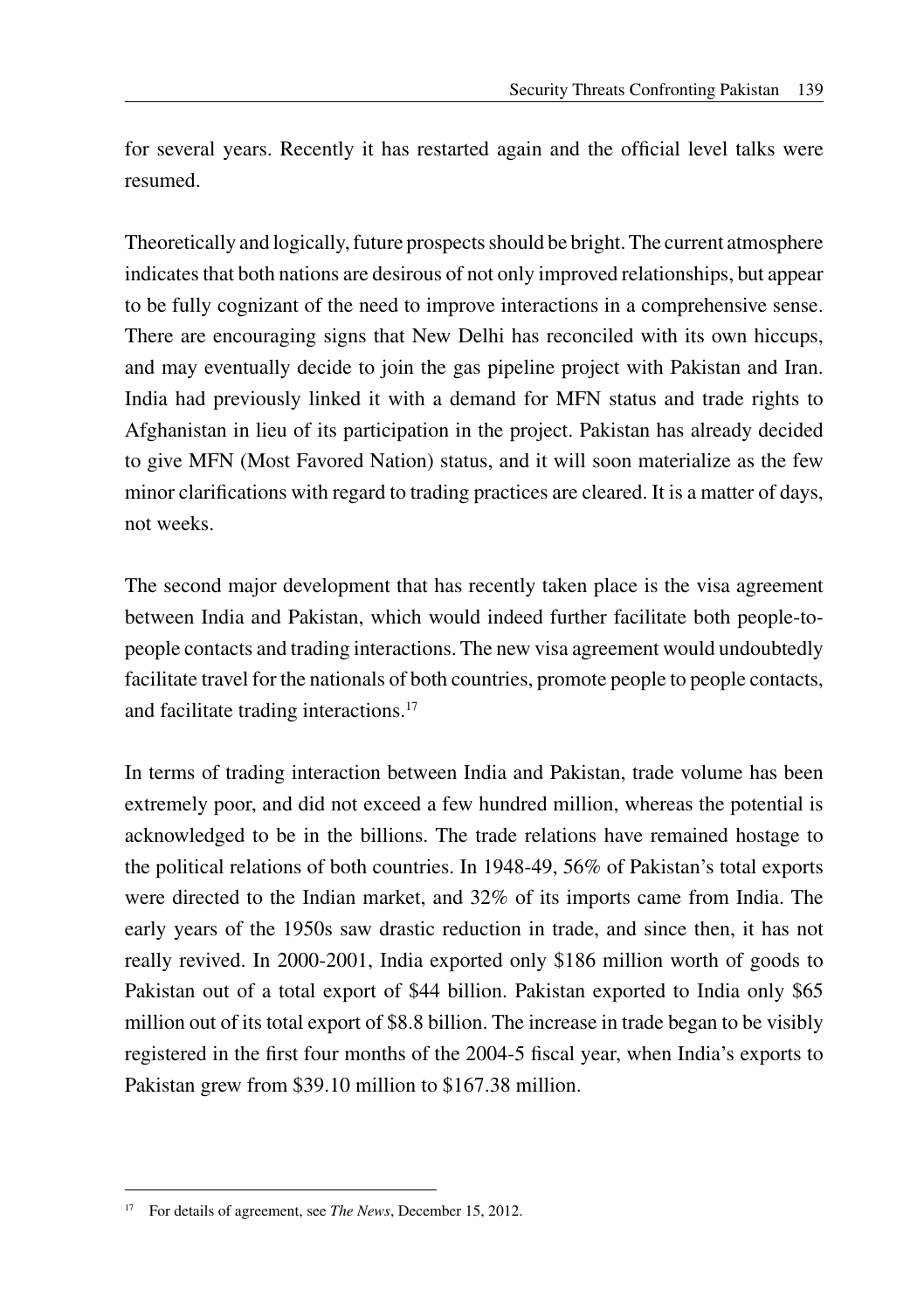It is generally acknowledged that bilateral trade will bring benefits not only to both governments, but also for the business communities as well. Breaking the barriers of incumbent economic isolation from one another is easy to suggest, but quite difficult to realize. Since the political dialogue has started, expanding trade cannot be ruled out now.

Negative factors still effectively impeding the Indo Pak normalization process include the haunts of history, the ongoing complex Kashmir dispute, differing security perceptions, and the periodic adverse domestic developments with far reaching consequences etc.,

Since the dialogue process has once again started, it is not too difficult to assume that if the process continues for few years, the advent of a desired level of peace could certainly be achieved. Four factors appear to support this contention: increasing realization regarding the futility of antagonistic relationships, the rising support among the general public (Increasing track II contacts, Aman ki asha etc), the identification of the common threats confronting them in the form of terrorism, food security, water related issues, energy security, environmental degradation such as rapid deforestation, and the emerging realities in terms of globalization along with the advent of WTO etc.,

On the negative side, it would be difficult to ignore the impact of ongoing conflicts along with the long history of distrust and the fragility of the peace process until it is strengthened by all concerned including the people, leaders, government, media, and the international community. Positive statements like one recently made by former Indian Foreign minister S.M. Krishna that the "Trust deficit with Pakistan is shrinking," and Pakistan foreign minister's assertion that the "Trust deficit that typically existed between the two countries for many, many, years has been reduced," along with Indian and Pakistani prime ministers' assertion at the 17th SAARC Summit to open a new chapter in their relationship, are indeed sources of encouragement.<sup>18</sup>

<sup>&</sup>lt;sup>18</sup> *Daily Times*, November 11, 2011. Also see Dawn, November 11, 2011.